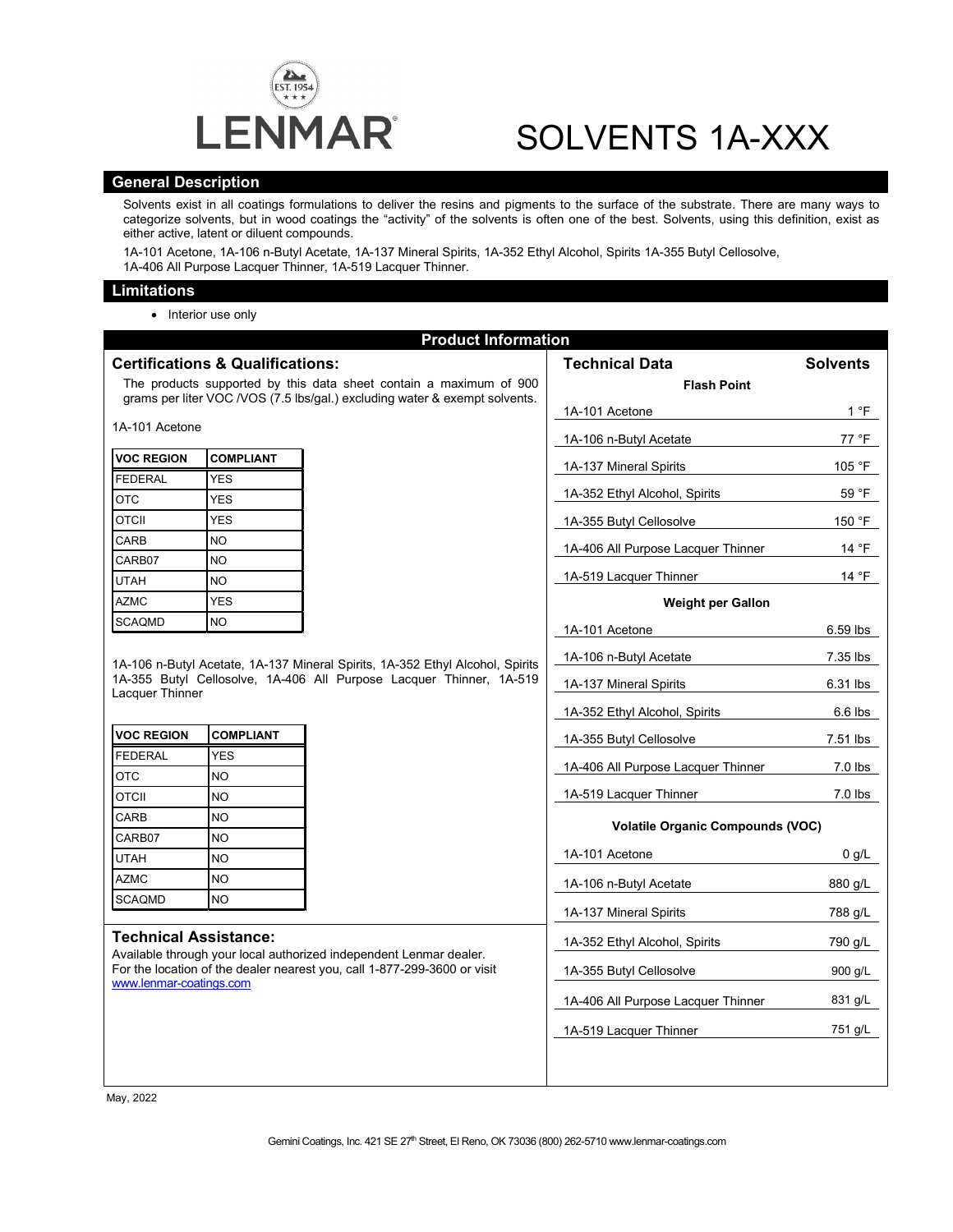**WARNING!** If you scrape, sand or remove old paint, you may release lead dust. **LEAD IS TOXIC. EXPOSURE TO LEAD DUST CAN CAUSE SERIOUS ILLNESS, SUCH AS BRAIN DAMAGE, ESPECIALLY IN CHILDREN. PREGNANT WOMEN SHOULD ALSO AVOID EXPOSURE. Wear a NIOSH-**approved respirator to control lead exposure. Carefully clean up with a HEPA vacuum and a wet mop. Before you start, find out how to protect yourself and your family by contacting the National Lead Information Hotline at 1-800-424-LEAD or log on to [www.epa.gov/lead.](http://www.epa.gov/lead)

#### **These products are recommended for interior use only.**

Solvents exist in all coatings formulations to deliver the resins and pigments to the surface of the substrate. There are many ways to categorize solvents, but in wood coatings the "activity" of the solvents is often one of the best. Solvents, using this definition, exist as either active, latent or diluent compounds.

Active solvents are solvents which can dissolve the resins used in filmforming. For lacquer products, all ketones and acetates are active. The relative evaporation rates of solvents will determine their overall effect on the coating. Acetone is a very fast solvent, and will accelerate the cure of the coating. It is also delisted as a VOC, so can be added without altering the VOC level of coatings. Butyl Acetate is a mid-range solvent and can be used to simply thin a coating without affecting the overall cure of the coating. PM Acetate and Butyl Cellusolve (also known as EB Glycol Ether Acetate) are both slow evaporating solvents and act as retarders in coatings.

Latent solvents are solvents which, by themselves, are not active, but when placed in a system with active solvents, may increase the total solubility of the system for the resins. (They make active solvents more efficient.) Alcohols are active for conversion varnishes, but latent for nitrocellulose coatings. Xylene is latent for varnishes, and diluent for lacquer products. Addition of these solvents in the proper systems will also act as thinners and retarders without adverse effect to the film forming resins.

Diluent solvents are solvents which have no effect on the solubility of the resins at all. Naphtha and Mineral Spirits are diluents. They may be used to reduce or retard alkyd or oil-based stains, as they do not adversely affect the resins in those pigmented systems. Other solvents added to these stain systems may make settling worse or hurt the color stability because of their "activity". For lacquer systems, mineral spirits can be especially dangerous. It is a very slow solvent and can get trapped in nitrocellulose systems creating blushing and blooming problems.

Standard additions for all products when adding pure solvents are from 3-10%, and should be added in small increments of 2 – 3 ounces until the desired change or effect is achieved. (Butyl Cellosolve should not be added at levels above 5% without previous approval from technical service.) Make every effort to keep additions of solvent to a minimum. All products are formulated to achieve a certain balance. Each addition of solvents can affect that balance.

Never assume that all manufacturers and their finishes are the same. Test all additions on sample pieces before beginning or continuing application.

#### **General Recommendations**

- 1. Solvents should be treated as an "Add only when needed" item.
- 2. Add in at 2-3 ounces at a time, and no more than 10 percent, unless otherwise noted.
- 3. Too much solvent added, or the wrong solvent added, can result in a major shift in product performance. Always add with care and test all products before application on final substrate.
- All solvent additions will raise the VOC levels of a product (even waterbornes) and care should be taken to remain in compliance with local, state and federal regulations.

## **Clean Up**

USE COMPLETELY OR DISPOSE OF PROPERLY.

This product contains organic solvents which may cause adverse effects to the environment if handled improperly. Emptied containers may retain product residue. Follow label warnings even after container is emptied. Residual vapors may explode on ignition; do not cut, drill, grind or weld on or near the container.

Disposal of wastes containing either organic solvents or free-liquids in landfills is prohibited. **Local disposal requirements vary; consult your sanitation department or state-designated environmental agency for local disposal options.** 

# **Environmental Health & Safety Information 1A-101 Acetone:**

#### **DANGER!**

**Causes serious eye irritation May cause drowsiness or dizziness** 

**Highly flammable liquid and vapor**

**Prevention:** Wash face, hands and any exposed skin thoroughly after handling. Avoid breathing dust/fume/gas/mist/vapors/spray. Use only outdoors or in a well-ventilated area. Keep away from heat, hot surfaces, sparks, open flames and other ignition sources. No smoking. Keep container tightly closed. Ground/ bond container and receiving equipment. Use explosion-proof electrical/ ventilating/ lighting/ equipment. Use only non-sparking tools. Take precautionary measures against static discharge. Wear protective gloves/protective clothing/eye protection/face protection. Keep cool.

**Response:** IF IN EYES: Rinse cautiously with water for several minutes. Remove contact lenses, if present and easy to do. Continue rinsing. If eye irritation persists: Get medical IF ON SKIN (or hair): Remove/Take off immediately all contaminated clothing. Rinse skin with water/shower. IF INHALED: Remove victim to fresh air and keep at rest in a position comfortable for breathing. Call a POISON CENTER or doctor/physician if you feel unwell. In case of fire: Use CO2, dry chemical, or foam for extinction.

**Storage:** Store in a well-ventilated place. Keep container tightly closed. Store locked up.

**Disposal:** Dispose of contents /container to an approved waste disposal plant.

**WARNING** Cancer and Reproductive Harm– [www.P65warnings.ca.gov](http://www.p65warnings.ca.gov/)

## **FOR PROFESSIONAL USE ONLY KEEP OUT OF REACH OF CHILDREN**

READ ALL DIRECTIONS BEFORE USE. UNDERSTAND **ALL** DANGERS WITH THIS PRODUCT PRIOR TO USE.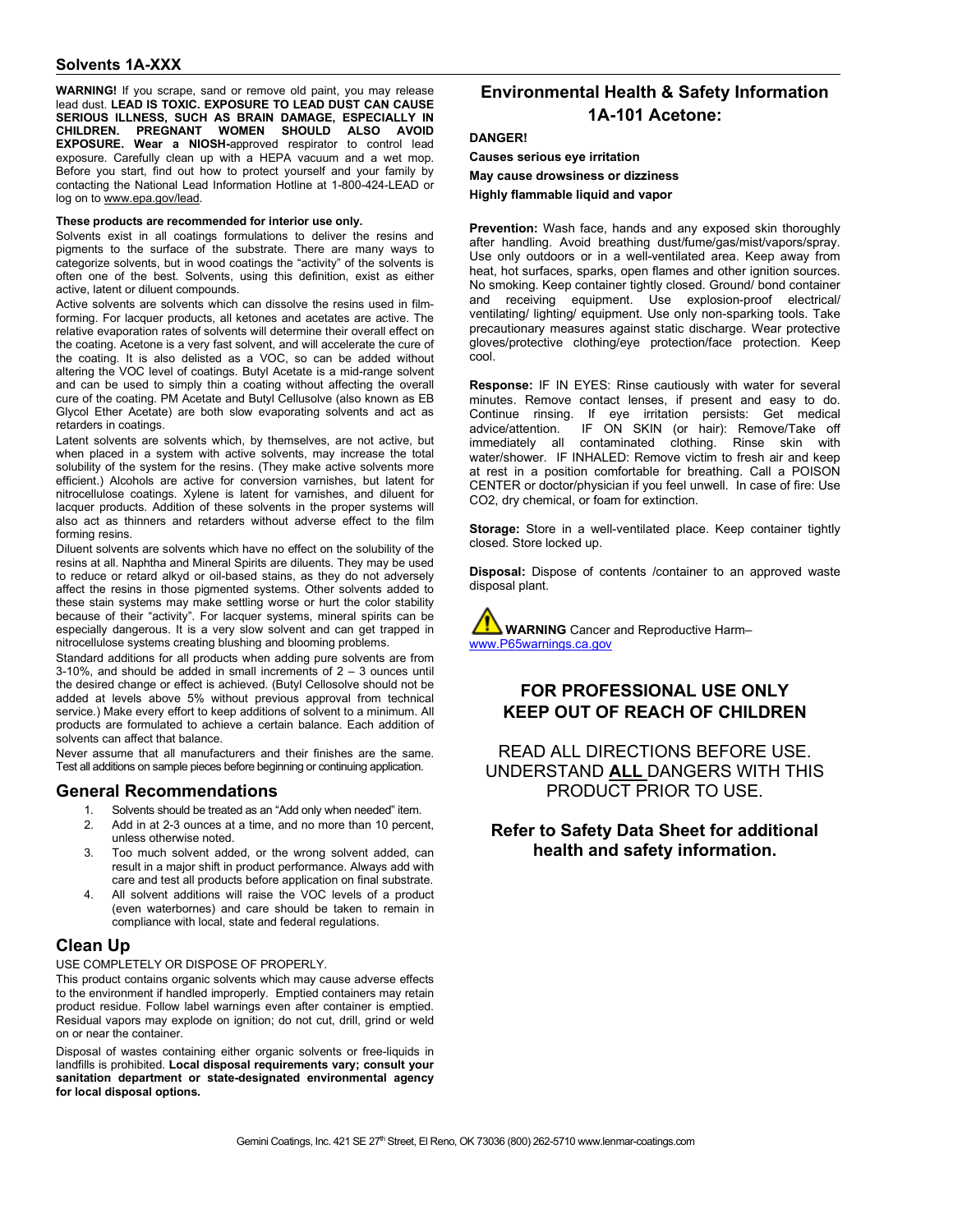# **Environmental Health & Safety Information 1A-106 n-Butyl Acetate:**

**DANGER!**

**May cause drowsiness or dizziness Highly flammable liquid and vapor** 

**Prevention:** Avoid breathing dust/fume/gas/mist/vapors/spray. Use only outdoors or in a well-ventilated area. Keep away from heat, hot surfaces, sparks, open flames and other ignition sources. No smoking. Keep container tightly closed. Ground/bond container and receiving equipment. Use explosion-proof electrical/ ventilating/ lighting/equipment. Use only non-sparking tools. Take precautionary measures against static discharge. Wear protective gloves /protective clothing/eye protection/face protection. Keep cool.

**Response:** IF ON SKIN (or hair): Remove/Take off immediately all contaminated clothing. Rinse skin with water/shower. IF INHALED: Remove victim to fresh air and keep at rest in a position comfortable for breathing. Call a POISON CENTER or doctor/physician if you feel unwell. In case of fire: Use CO2, dry chemical, or foam for extinction.

**Storage:** Store in a well-ventilated place. Keep container tightly closed. Store locked up.

**Disposal:** Dispose of contents /container to an approved waste disposal plant.

**WARNING** Cancer and Reproductive Harm– [www.P65warnings.ca.gov](http://www.p65warnings.ca.gov/)

# **FOR PROFESSIONAL USE ONLY KEEP OUT OF REACH OF CHILDREN**

READ ALL DIRECTIONS BEFORE USE. UNDERSTAND **ALL** DANGERS WITH THIS PRODUCT PRIOR TO USE.

**Refer to Safety Data Sheet for additional health and safety information.**

# **Environmental Health & Safety Information 1A-137 Mineral Spirits:**

#### **DANGER!**

**Causes skin irritation**

**May cause cancer**

**May cause drowsiness or dizziness**

**Causes damage to organs through prolonged or repeated exposure**

**May be fatal if swallowed and enters airways** 

**Flammable liquid and vapor** 

**Prevention:** Obtain special instructions before use. Do not handle until all safety precautions have been read and understood. Use personal protective equipment as required. Wash face, hands and any exposed skin thoroughly after handling. Do not breathe dust/fume/gas/mist/vapors/spray. Do not eat, drink or smoke when using this product. Use only outdoors or in a well-ventilated area. Keep away from heat, hot surfaces, sparks, open flames and other ignition sources. No smoking. Keep container tightly closed. Ground/bond container and receiving equipment. Use explosionproof electrical/ventilating/lighting/ equipment. Use only nonsparking tools. Take precautionary measures against static discharge. Keep cool.

**Response:** IF exposed or concerned: Get medical advice/attention. If skin irritation occurs: Get medical advice/attention. IF ON SKIN (or hair): Remove/Take off immediately all contaminated clothing. Rinse skin with water/ shower. Wash contaminated clothing before reuse. IF INHALED: Remove victim to fresh air and keep at rest in a position comfortable for breathing. IF SWALLOWED: Immediately call a POISON CENTER or doctor/physician. Do NOT induce vomiting. In case of fire: Use CO2, dry chemical, or foam for extinction.

**Storage:** Store in a well-ventilated place. Keep container tightly closed. Store locked up.

**Disposal:** Dispose of contents /container to an approved waste disposal plant.

**WARNING** Cancer and Reproductive Harm– [www.P65warnings.ca.gov](http://www.p65warnings.ca.gov/)

# **FOR PROFESSIONAL USE ONLY KEEP OUT OF REACH OF CHILDREN**

READ ALL DIRECTIONS BEFORE USE. UNDERSTAND **ALL** DANGERS WITH THIS PRODUCT PRIOR TO USE.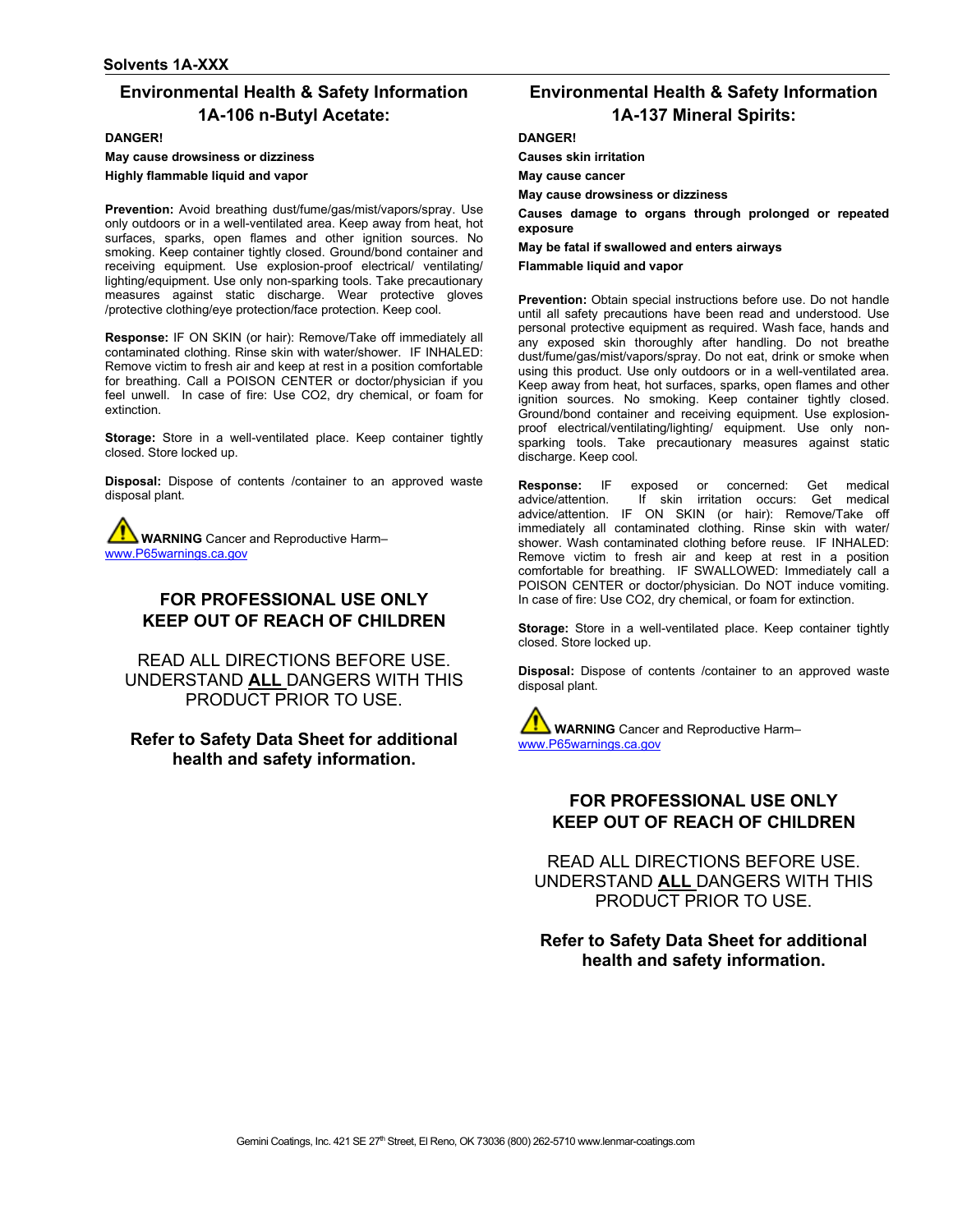# **Environmental Health & Safety Information 1A-352 Ethyl Alcohol**

#### **DANGER!**

**Harmful in contact with skin**

**Causes serious eye irritation** 

**Highly flammable liquid and vapor** 

**Prevention:** Wear protective gloves/protective clothing/eye protection/face protection. Wash face, hands and any exposed skin thoroughly after handling. Keep away from heat, hot surfaces, sparks, open flames and other ignition sources. No smoking. Keep container tightly closed. Ground/bond container and receiving equipment. Use explosion-proof electrical/ ventilating/ lighting/ equipment. Use only non-sparking tools. Take precautionary measures against static discharge.

**Response:** IF IN EYES: Rinse cautiously with water for several minutes. Remove contact lenses, if present and easy to do. Continue rinsing. If eye irritation persists: Get medical advice/attention. Call a POISON CENTER or doctor/physician if you feel unwell. Wash contaminated clothing before reuse. IF ON SKIN (or hair): Remove/Take off immediately all contaminated clothing. Rinse skin with water/shower. In case of fire: Use CO2, dry chemical, or foam for extinction.

**Storage:** Store in a well-ventilated place. Keep cool.

**Disposal:** Dispose of contents/container to an approved waste disposal plant.

**WARNING** Cancer and Reproductive Harm– [www.P65warnings.ca.gov](http://www.p65warnings.ca.gov/)

# **FOR PROFESSIONAL USE ONLY KEEP OUT OF REACH OF CHILDREN**

READ ALL DIRECTIONS BEFORE USE. UNDERSTAND **ALL** DANGERS WITH THIS PRODUCT PRIOR TO USE.

### **Refer to Safety Data Sheet for additional health and safety information.**

# **Environmental Health & Safety Information 1A-355 Butyl Cellosolve:**

#### **WARNING!**

**Harmful if swallowed Harmful in contact with skin Harmful if inhaled Causes skin irritation Causes serious eye irritation May cause respiratory irritation Combustible liquid** 

**Prevention:** Wash face, hands and any exposed skin thoroughly after handling. Do not eat, drink or smoke when using this product. Wear protective gloves/protective clothing/eye protection/face protection. Avoid breathing dust/fume/gas/mist/vapors/spray. Use only outdoors or in a well-ventilated area. Keep away from heat, hot surfaces, sparks, open flames and other ignition sources. No smoking. Keep cool.

**Response:** IF IN EYES: Rinse cautiously with water for several minutes. Remove contact lenses, if present and easy to do. Continue rinsing. If eye irritation persists: Get medical advice/attention. IF ON SKIN: Wash with plenty of soap and water. Call a POISON CENTER or doctor/physician if you feel unwell. If skin irritation occurs: Get medical advice/attention. Take off contaminated clothing and wash before reuse. IF INHALED: Remove victim to fresh air and keep at rest in a position comfortable for breathing. Call a POISON CENTER or doctor/physician if you feel unwell. IF SWALLOWED: Call a POISON CENTER or doctor/physician if you feel unwell. Rinse mouth. In case of fire: Use CO2, dry chemical, or foam for extinction.

**Storage:** Store in a well-ventilated place. Keep container tightly closed. Store locked up.

**Disposal:** Dispose of contents /container to an approved waste disposal plant.

**WARNING** Cancer and Reproductive Harm– [www.P65warnings.ca.gov](http://www.p65warnings.ca.gov/)

# **FOR PROFESSIONAL USE ONLY KEEP OUT OF REACH OF CHILDREN**

READ ALL DIRECTIONS BEFORE USE. UNDERSTAND **ALL** DANGERS WITH THIS PRODUCT PRIOR TO USE.